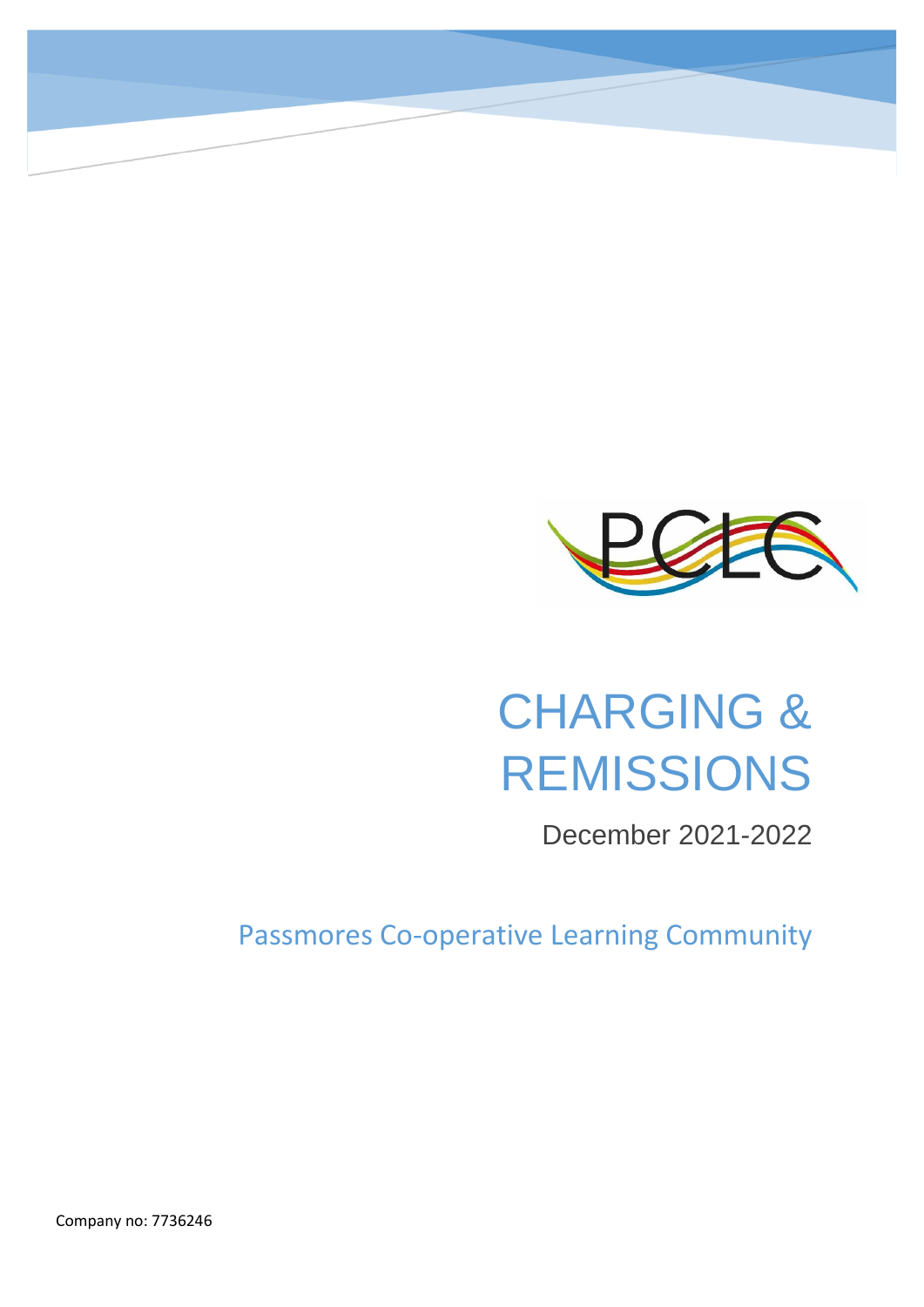# **Introduction**

The Trustees of the Passmores Co-operative Learning Community (PCLC) recognise the valuable contribution that the wide range of additional activities, including clubs, out of school trips, residentials and experiences of other environments, can make towards students' all-round educational experience, and their personal and social development.

PCLC is committed to ensuring equal opportunities for all students, regardless of financial circumstances, and has established the following policy and procedures to ensure that no child is discriminated against by our offering of school trips, activities and educational extras.

In addition, we are committed to adhering to legal requirements regarding charging for school activities, and meeting all statutory guidance provided by the DfE.

PCLC will:

- not charge for education provided during school hours.
- inform parents on low incomes and in receipt of relevant benefits of the support available to them when asking for contributions.

Throughout this policy, the term 'parents' means all those having parental responsibility for a child.

# **1. Charging for education**

We will not charge parents for:

- Admission applications.
- Education provided during school hours (including the supply of any materials, books, instruments or other equipment).
- Education provided outside school hours if it is part of the national curriculum, part of a syllabus for a prescribed public examination that the student is being prepared for by the school, or part of religious education.
- Instrumental or vocal tuition, unless provided at the request of the student's parents.
- Entry for a prescribed public examination, if the student has been prepared for it at the school.
- Examination re-sits, if the student is being prepared for the re-sits at the school.

We may charge parents for the following:

- Materials, books, instruments or equipment, where they would like their child to own them.
- The cost of materials or ingredients for subjects where parents have indicated in advance that they wish to own the final product.
- [Optional extras](#page-1-0) (see below).
- Instrumental and vocal tuition, if this has been requested by the parent
- Use of community facilities and other commercial activities
- **Early years providers only:** Certain early years provision
- Provision of information within the scope of freedom of information.

#### <span id="page-1-0"></span>**2. Optional extras**

We may charge parents for the following optional extras:

- Education provided outside of school time that is not:
	- Part of the national curriculum.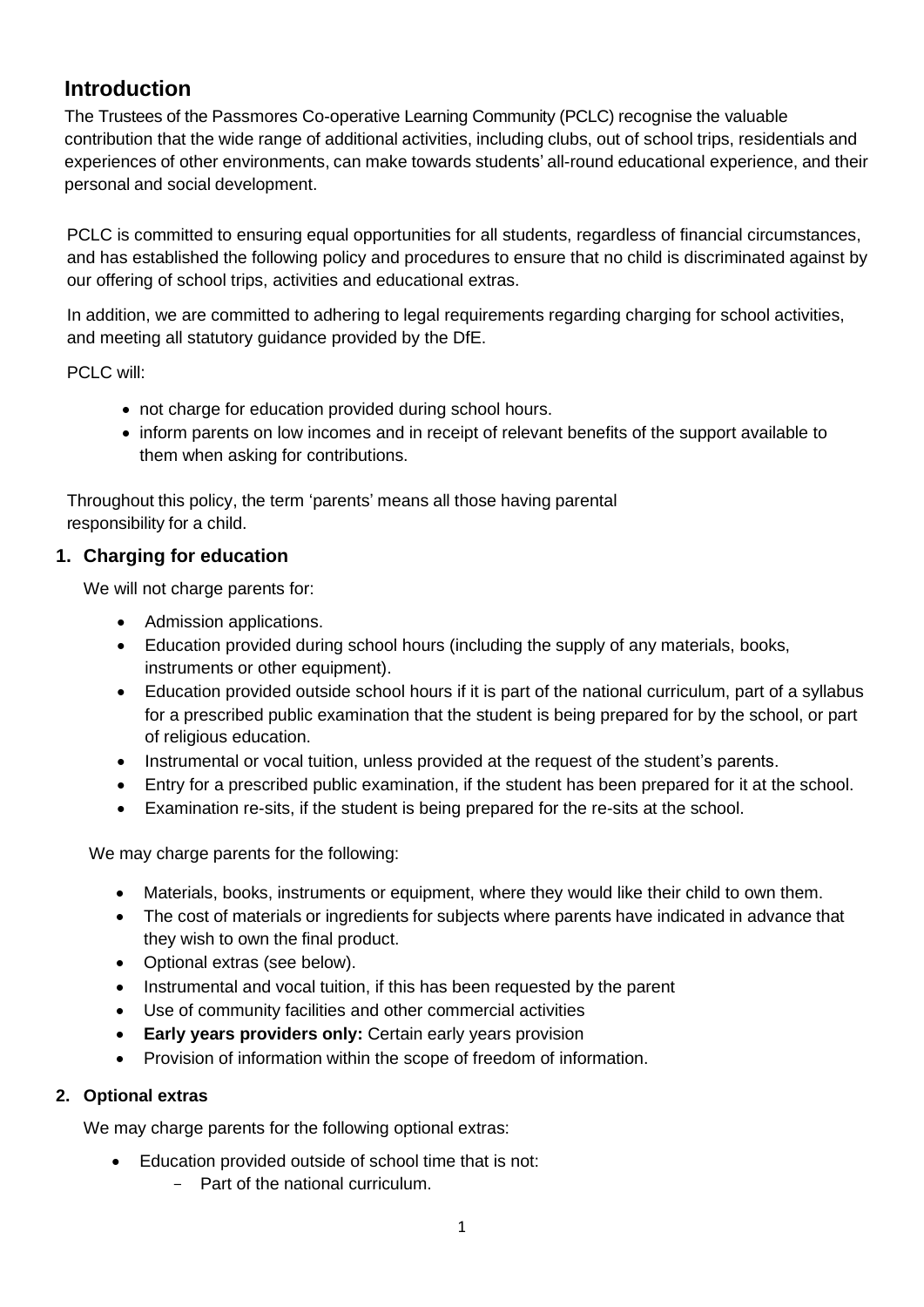- Part of a syllabus for a prescribed public examination that the student is being prepared for at the school.
- Religious education.
- Examination entry fees where the student has not been prepared for the examinations at the school.
- Transport, other than transport that is required to take the student to school or other premises where the Trustees have arranged for the student to be provided with education.
- Board and lodging for a student on a residential visit.
- Extended day services offered to students (for example breakfast club, after-school clubs, tea and supervised homework sessions).

When calculating the cost of optional extras, the school will only take into account the following:

- Materials, books, instruments or equipment provided in relation to the optional extra.
- The cost of buildings and accommodation.
- The employment of non-teaching staff.
- The cost of teaching staff (including teaching assistants) under contracts for services purely to provide an optional extra.
- The cost, or an appropriate proportion of the costs, for teaching staff employed to provide vocal tuition or tuition in playing a musical instrument where the tuition is an optional extra.

The school will not charge in excess of the actual cost of providing the optional extra divided by the number of participating students. We will not charge a subsidy for any students wishing to participate but whose parents are unwilling or unable to pay the full charge. If a proportion of the activity takes place during school hours, we will not charge for the cost of alternative provision for those not participating.

Participation in any optional activity will be on the basis of parental choice and a willingness to meet the charges. Therefore, parental agreement is a prerequisite for the provision of an optional extra.

If a charge is to be made for a particular activity, such as optional extras, parents will be informed of how the charge will be calculated.

#### **3. Examination fees**

We may charge for examination fees in the following circumstances:

- If a student has not regularly attended the lessons for a particular examination subject, the examination fee may be requested, refundable if the student attends for examination.
- If, without a medical certificate explaining the reason, a student fails to complete examination requirements for any public examination for which the Academy has paid an entry fee, the Trustees may seek to recover the fee from the parent.
- *There may be a charge for examination entry where there is a request from the parent for additional subject entries to be made or for a module or whole exam to be re-sat.*
- Where a pupil is entered for a second or subsequent attempt at an examination, the school will pay the fee. Once pupils have left the school, resits must be taken at the school.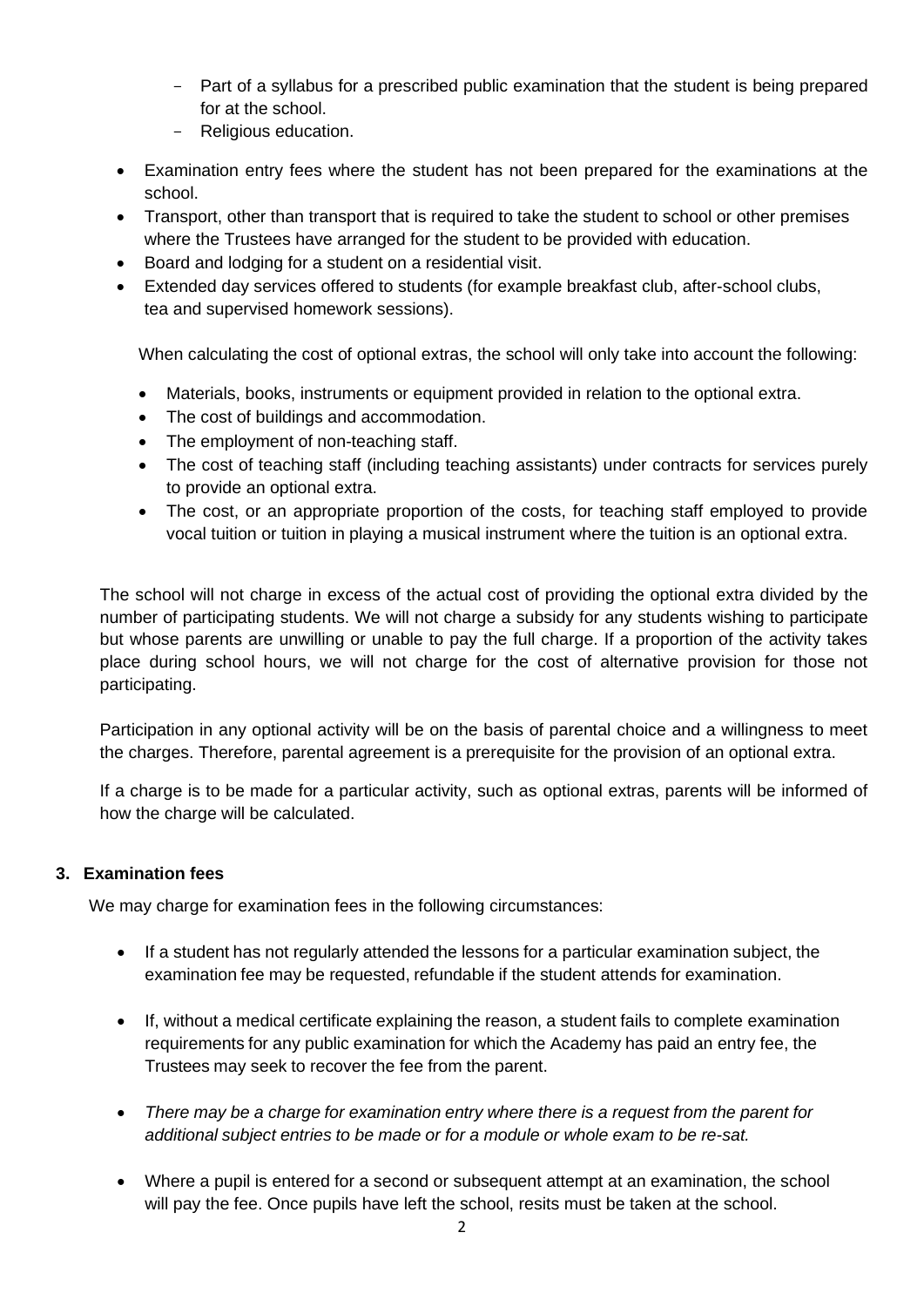• If a pupil or their parents consider it to be in the best interests of the pupil to request that an examination is re-marked, any fees involved must be covered by the pupil or their parents. If the awarding body changes the overall grade of the result, the school will not be charged by the awarding body and the parents or pupil will have their fees refunded.

## **4. Voluntary contributions**

We may, from time-to-time, ask for voluntary contributions towards the benefit of the school or school activities. If an activity cannot be funded without voluntary contributions, we will make this clear to parents at the outset. We will also make it clear that there is no obligation for parents to make a contribution, and notify parents whether assistance is available.

No child will be excluded from an activity simply because their parents are unwilling or unable to pay. If a parent is unwilling or unable to pay, their child will still be given an equal opportunity to take part in the activity. If insufficient voluntary contributions are raised to fund an activity, and the school cannot fund it via another source, the activity will be cancelled.

We will strive to ensure that parents do not feel pressurised into making voluntary contributions.

#### **5. Music tuition**

Music tuition is the only exception to the rule that all education provided during school hours must be free. The Charges for Music Tuition (England) Regulations 2007 allow for charges to be made for vocal or instrumental tuition provided either individually or to groups of any size if the tuition is at the request of the student's parents.

The charges will not exceed the cost of the provision, including the cost of the staff providing the tuition.

Charges cannot be made:

- If the teaching is an essential part of the national curriculum
- If the teaching is provided under the first access to the Key Stage 2 Instrumental and Vocal Tuition Programme.
- For a pupil who is looked after by a local authority (within the meaning of section 22(l) of the Children Act 1989)

#### **6. Transport**

We will not charge for:

- Transporting registered students to or from the school premises, where the LA has a statutory obligation to provide the transport.
- Transporting registered students to other premises where the Trustees have arranged for students to be educated.
- Transporting students to meet an examination requirement when they have been prepared for the examination at the school.
- Transport provided in connection with an educational visit.

#### **7. Residential visits**

We will not charge for:

- Education provided on any visit that takes place during school hours.
- Education provided on any visit that takes place outside school hours if it is part of the national curriculum, part of a syllabus for a prescribed public examination that the student is being prepared for at the school, or part of religious education.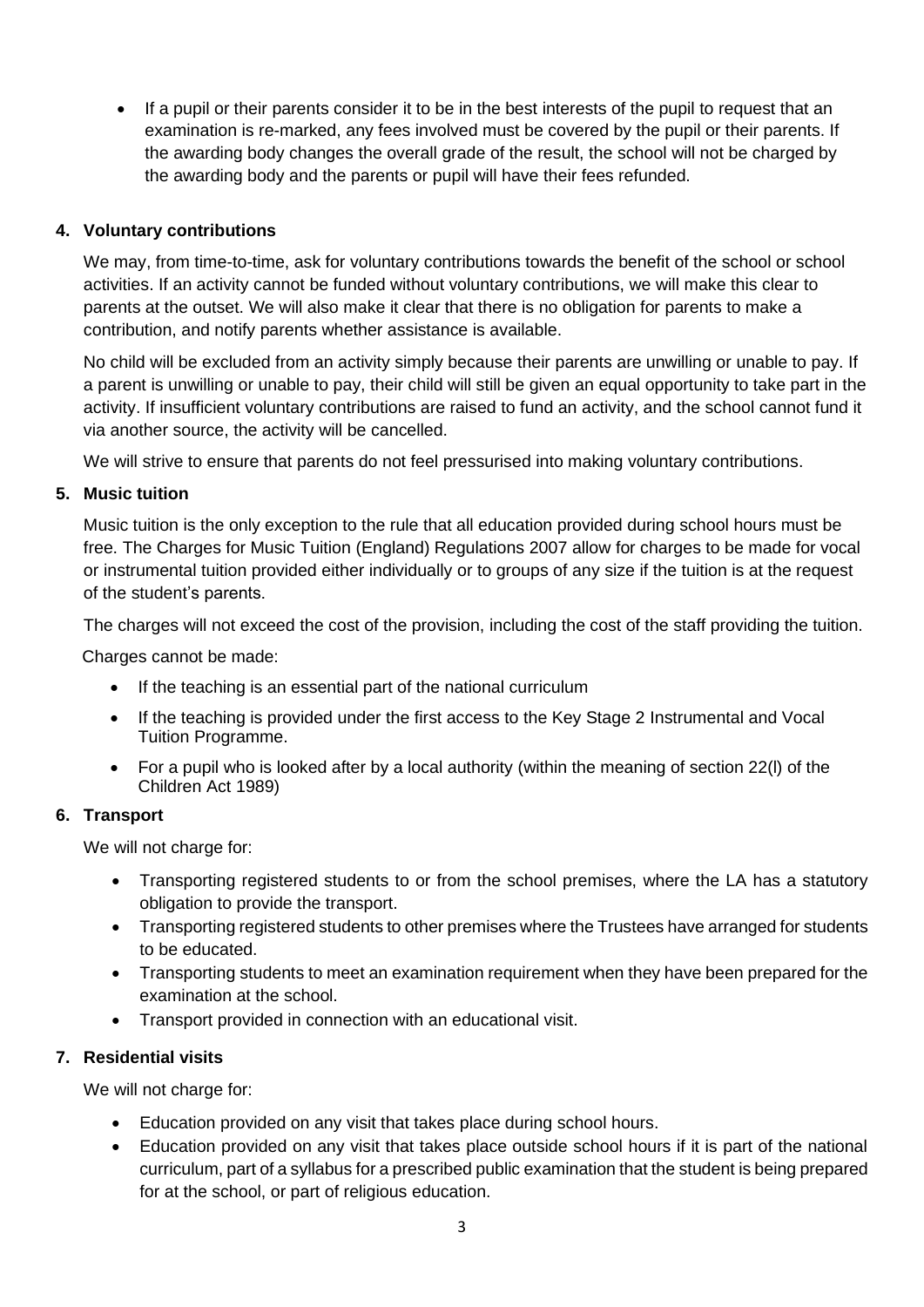- Supply teachers to cover for teachers accompanying students on visits.
- We may charge for board and lodging but the charge will not exceed the actual cost.
- Parents who can prove that they are in receipt of certain benefits will be exempt from paying the cost of board and lodging (see section 10).

#### **8. Education partly during school hours**

If 50 percent or more of the time spent on an activity occurs during school hours (including time spent travelling if the travel occurs during school hours), it is deemed to take place during school hours and no charge will be made.

Whatever the start and finish times of the school day, regulations require that the school day is divided into two sessions. School hours do not include the break in the middle of the day.

If less than 50 percent of the time spent on an activity occurs during school hours, it is deemed to have taken place outside school hours and we may charge for the activity; however, we will not charge if the activity is part of the national curriculum, part of a syllabus for a prescribed public examination that the student is being prepared for at the school, or part of religious education.

The remission of charges for board and lodging payments is the responsibility of the school. These costs will be borne by the school.

Any charges for extended day services will be optional.

#### **9. Damaged or lost items**

*Acts of vandalism and negligence:* The Trustees reserve the right to recover part, or the whole cost, of damage to buildings or equipment which is the result of vandalism or negligence by a student.

#### **10. Remissions**

Where the parent of a student/student is in receipt of qualifying state benefit(s), the Trustees will remit in full the cost of board and lodging for any residential activity that is organised for the student and which takes place within school time. This will also be the case where the residential activity forms part of the syllabus for a public examination.

Parents in receipt of any of the following benefits may request assistance with the costs of activities:

- Income Support
- Income Based Jobseekers Allowance
- Income-related Employment and Support Allowance
- Support under part VI of the Immigration and Asylum Act 1999
- Child Tax Credit (provided you're not also entitled to Working Tax Credit and have an annual gross income of no more than £16,190)
- The guaranteed element of State Pension Credit
- Working Tax Credit run-on paid for 4 weeks after you stop qualifying for Working Tax Credit
- Universal Credit if you apply on or after 1 April 2018 your household income must be less than £7,400 a year (after tax and not including any benefits you get)

The Trustees may remit charges in full or in part to other parents after considering other specific hardship cases. The Trustees invite parents to apply, in the strictest confidence, for the remission of charges in part or in full. In the case of secondary school trips, parents can contact either the person organising the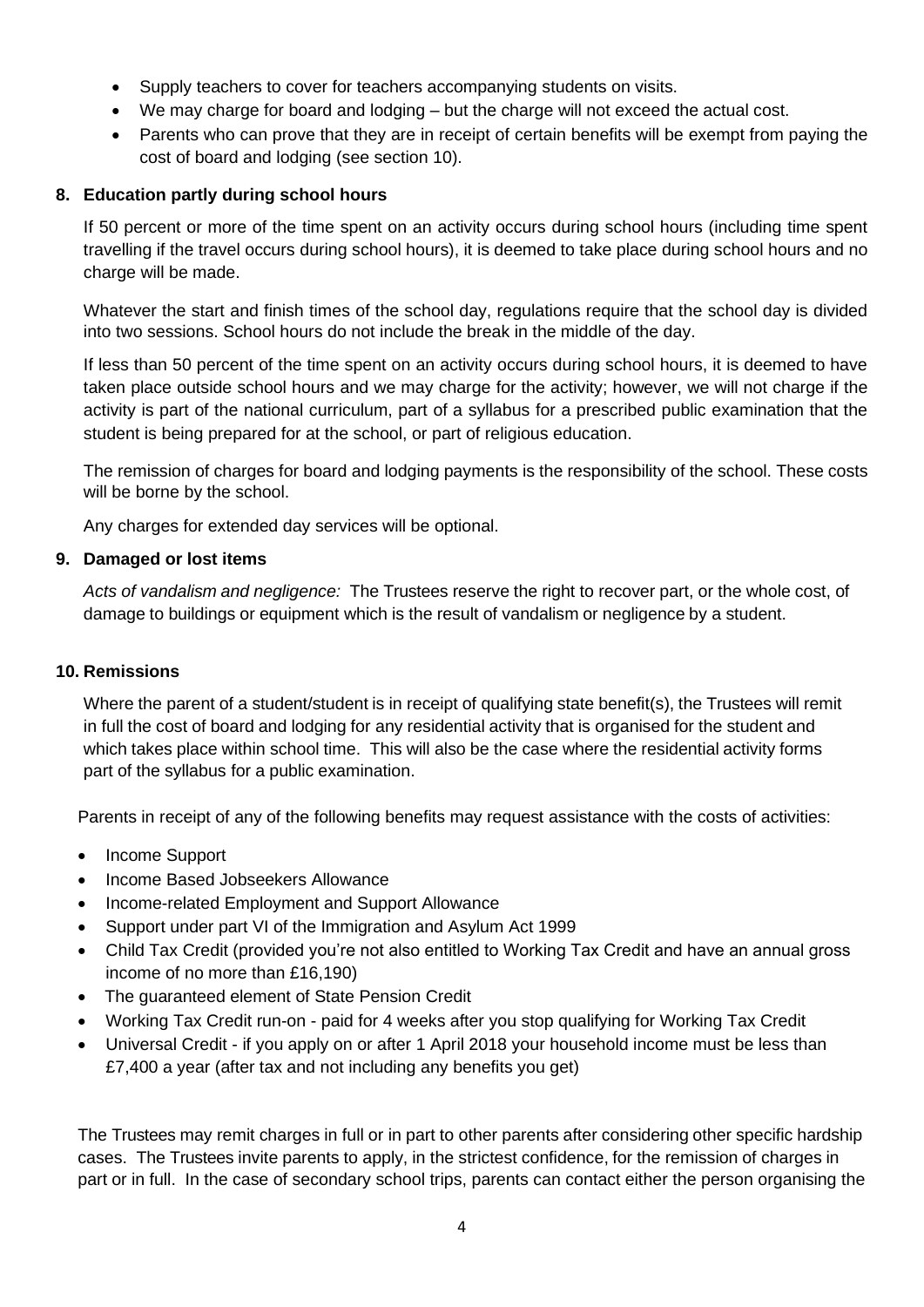trip (indicated on the trip letter) or any member of the Senior Leadership Team. For primary schools, contact should be made with the headteacher or deputy headteacher.

The Principal/Headteacher will authorise remission.

## **11.Charging and Remissions Procedures**

- 1. Staff organising a trip, visit, club or activity will notify parents in advance of any likely costs. This will be done by letter, with a reply slip for parents to accept the proposed costs. The letter will contain details of remission arrangements as set out in the Charging and Remissions Policy.
- 2. The organising member of staff, in agreement with the CFO, will set out the arrangements for collection of costs to parents.
- 3. The organising member of staff will agree the process for the collection of monies with the Finance Manager (Passmores Academy) or the Office Manager (Purford Green Primary/Potter Street Academy/The Downs).
- 4. Collection of unpaid or late monies will be the responsibility of the trip leader in the first instance. If payment is not recovered the issue will be passed on and dealt with by the PCLC Finance department.
- 5. The PCLC Finance department will keep accounts of all trips, visits, clubs or activities.

#### **12. Insurance**

Any insurance costs will be included in charges made for trips or activities.

#### **13. School trip refunds**

All initial deposits for school trips will be non-refundable. Parents will be informed of this when they are provided with initial information about the trip.

In the event that the school has to cancel a trip due to foreseen circumstances, parental contributions will be refunded.

If the school cancels a trip due to unforeseen circumstances, it is at the co-principals' / headteacher's discretion as to whether a refund is given to parents. The principals' / headteacher's may consult the Trust Board on the matter, taking into account the cost to the school, including alternative provision cost.

If a school trip is postponed due to unforeseen circumstances, it is at the co-principals' / headteacher's discretion as to what happens with the parental contributions for the trip. The co-principals / headteacher will discuss options with the Trust Board, which could include carrying forward the money until the trip takes place, transferring the money to another trip, or refunding parents.

If a pupil or their parents cancel the pupil's place on a trip, it is at the co-principals' / headteacher's discretion as to whether a refund is given. The co-principals' / headteacher will consult the Trust Board on the matter, taking into account the reason for cancellation, whether the school will be reimbursed for the pupil's place on the trip, and whether the place on the trip can be offered to another pupil.

Where a pupil or their parents have previously cancelled a place on a trip and received a full refund, the school has the right to refuse to allow the pupil to attend future trips and visits.